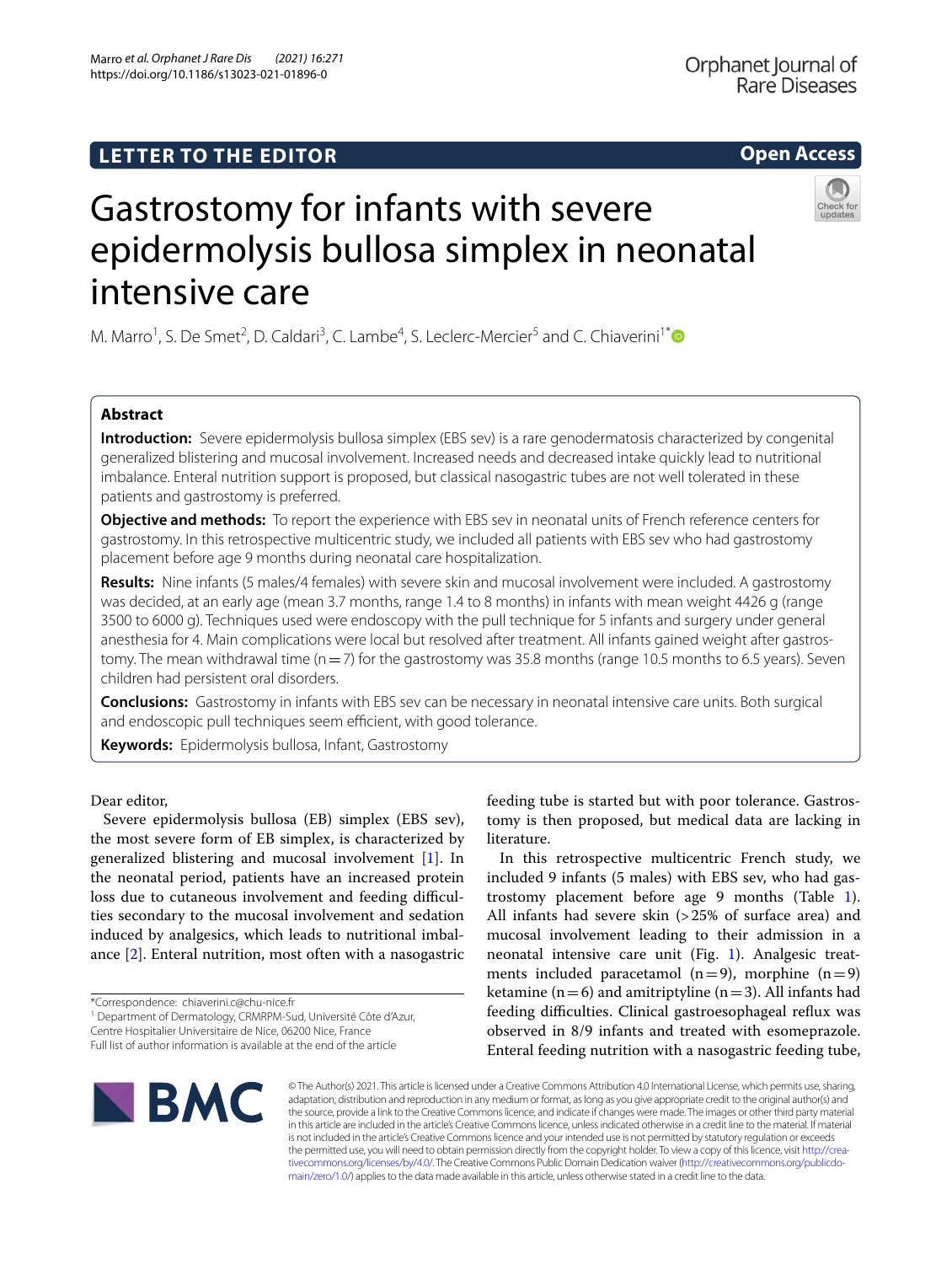# <span id="page-1-0"></span>**Table 1** Characteristics of patients with gastrostomy

|                                         | <b>Patient 1</b>                                              | <b>Patient 2</b>       | Patient 3              | Patient 4                                      | Patient 5              | Patient 6              | Patient 7                            | Patient 8                                                                     | Patient 9                |
|-----------------------------------------|---------------------------------------------------------------|------------------------|------------------------|------------------------------------------------|------------------------|------------------------|--------------------------------------|-------------------------------------------------------------------------------|--------------------------|
| Sex                                     | Male                                                          | Female                 | Female                 | Male                                           | Male                   | Female                 | Male                                 | Male                                                                          | Female                   |
| Genetic<br>mutation                     | KRT14                                                         | KRT5                   | $KRT14 + KRT5$         | KRT5                                           | KRT5                   | KRT5                   | <b>ND</b>                            | KRT5                                                                          | <b>KRT 14</b>            |
| Birth weight<br>(q)                     | 3190 (53rd<br>centile)                                        | 2940 (25th<br>centile) | 2830 (5th<br>centile)  | 3040 (60th<br>centile)                         | 3000 (19th<br>centile) | 2360 (53rd<br>centile) | 3600 (50th<br>centile)               | 2590 (2nd<br>centile)                                                         | 4140 g (99th<br>centile) |
| Hospitalisa-<br>tion length<br>(months) | $\overline{2}$                                                | 5                      | 7                      | 4.5                                            | 5                      | $\overline{4}$         | 6                                    | 4.5                                                                           | $\overline{7}$           |
| Gastrostomy<br>technique                | Endoscopy<br>(pull)                                           | Endoscopy<br>(pull)    | Endoscopy<br>(pull)    | Surgery                                        | Endoscopy<br>(pull)    | Surgery                | Surgery                              | Surgery                                                                       | Endoscopic<br>(pull)     |
| Age at gas-<br>trostomy                 | 1 month<br>13 days                                            | 3 months<br>25 days    | 8 months               | 2 months                                       | 2 months<br>11 days    | 5 months               | 4 months                             | 3 months                                                                      | 4 months                 |
| Weight at<br>qastros-<br>tomy(q)        | 3500                                                          | 4500                   | 6000                   | 4850                                           | 4000                   | 4250                   | 5010                                 | 3300                                                                          | 4030 g                   |
| Age at gas-<br>trostomy<br>withdrawal   | 12 months                                                     | 15 months<br>7 days    | 6 years<br>3 months    | 36 months                                      | 20 months              | No with-<br>drawal     | 39 months                            | 36 months                                                                     | 6 years<br>9 months      |
| Complica-<br>tions                      | GERD granu-<br>loma tissue<br>vomiting<br>oral disor-<br>ders | GERD vomit-<br>ing     | GERD oral<br>disorders | <b>GFRD</b><br>vomiting<br>granuloma<br>tissue | Oral disor-<br>ders    | Oral disor-<br>ders    | GERD vomit-<br>ing oral<br>disorders | <b>GERD</b><br>vomiting<br>granuloma<br>tissue leak-<br>ing oral<br>disorders | GFRD                     |

Summary of demographic, genetic and gastrostomy information

*GERD* gastroesophageal refux disease, *ND* not determined

to reach an objective of caloric intake of 130 kcal/kg/day, was not well tolerated because of the inability to correctly attach the tube to the skin, which led to its frequent pulling out and the mucosal fragility leading to blisters secondary to the rubbing of the tube. A gastrostomy was then decided, at an early age (mean 3.7 months) in infants with mean weight 4426 g. Techniques used were endoscopy  $(n=5)$  or surgery (laparoscopy)  $(n=4)$  without immediate complication. Wound healing difficulties around the gastrostomy hole  $(n=2)$ , pyogenic granuloma  $(n=3)$  and vomiting  $(n=5)$  were reported. Appropriate treatment enabled the rapid resolution of these complications. All infants gained weight after the gastrostomy up to the third centile for 7 infants. They continued to have oral alimentation, with persistent oral disorders for 7. Gastrostomy was removed after a mean duration of 35.8 months in 8 children. One child still had their gastrostomy at 11 years.

Gastrostomy for children is indicated in case of long-term inadequate intake [[3\]](#page-2-3) and can be placed with diferent techniques: percutaneous under endoscopy (PEG), surgery or percutaneous under radioscopy (PER)  $[4]$  $[4]$ . This last technique is not used in newborns. In EB patients, gastrostomy tube placement is required mostly for severe junctional or dystrophic subtypes and usually in childhood or adulthood [[5\]](#page-2-5) due to the

progressive worsening of their conditions. For these patients with severe mucosal involvement and risk of oesophageal strictures, the PEG technique is not indicated and the PER method is usually preferred, but the laparoscopic approach has been used successfully [[6](#page-2-6)]. In contrary, patients with EBS sev, can have severe phenotype during infancy with progressive improvement with time. Furthermore, mucosa involvement usually spare their oesophagus  $[2]$  $[2]$ . Then, if indications for gastrostomy are the same, the paradigm is diferent. The young age of the patients contraindicates the PER technique, but the absence of esophageal involvement allows for the PEG technique. Of note, 4 of our 9 infants underwent surgical insertion of gastrostomy without severe complications. This technique seems to be useful when PEG is not available. Concordant with the literature, complications occurred in 55% of our infants, with vomiting and local anomalies, with no diference between the PEG and surgical method [[7](#page-2-7)]. As for other EB subtypes, we found a positive nutritional impact of gastrostomy placement on weight gain and no diference between methods of insertion [[8](#page-2-8)]. According to the natural improvement of the disease, in 7/9 infants, the gastrostomy tube could be withdrawn, before age 3 years in 6 cases. Seven children had persistent oral disorders.